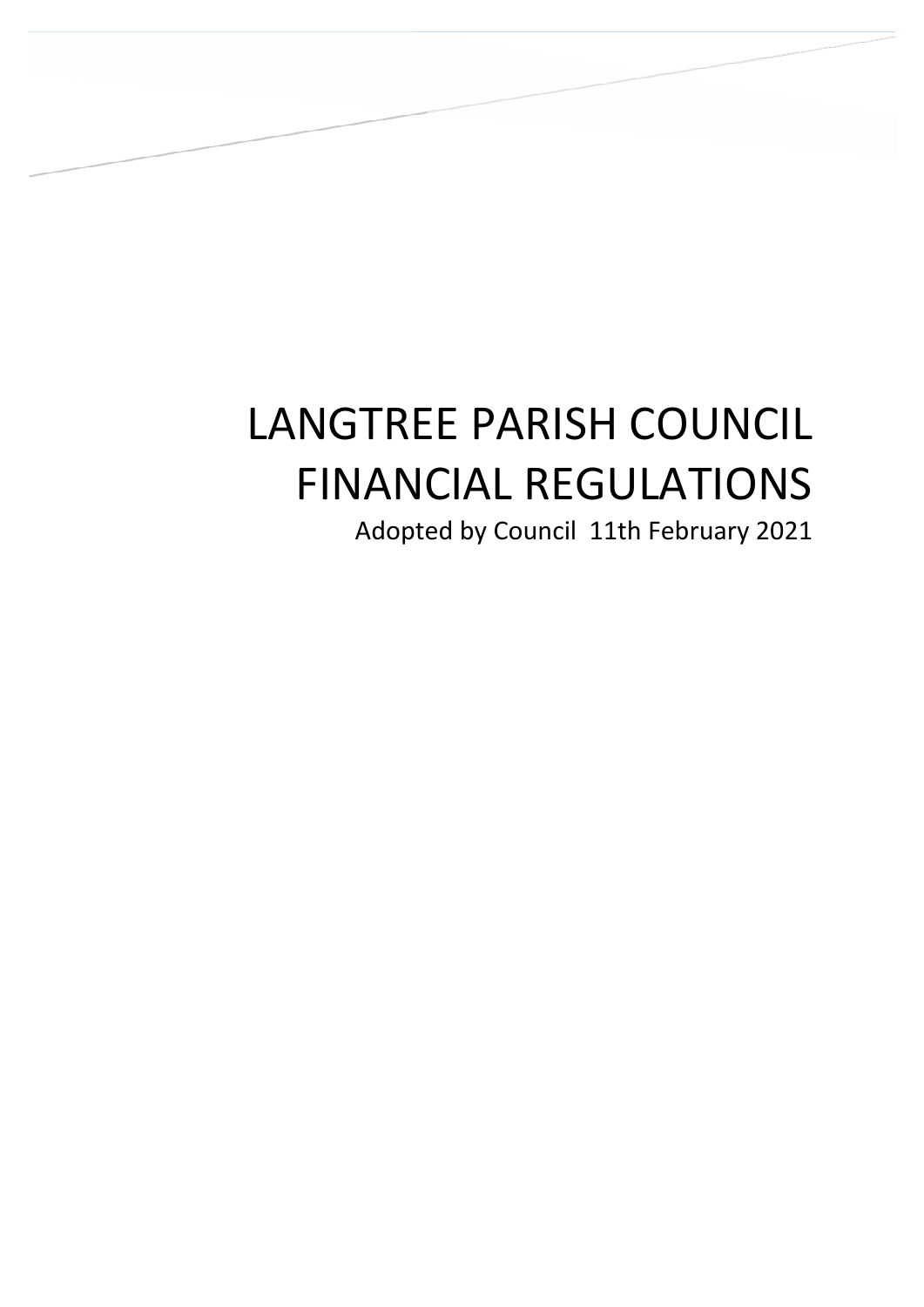# **LANGTREE PARISH COUNCIL**

# **FINANCIAL REGULATIONS**

# **INDEX**

| 2.  |  |
|-----|--|
| 3.  |  |
| 4.  |  |
| 5.  |  |
| 6.  |  |
| 7.  |  |
| 8.  |  |
| 9.  |  |
| 10. |  |
| 11. |  |
| 12. |  |
| 13. |  |
| 14. |  |
| 15. |  |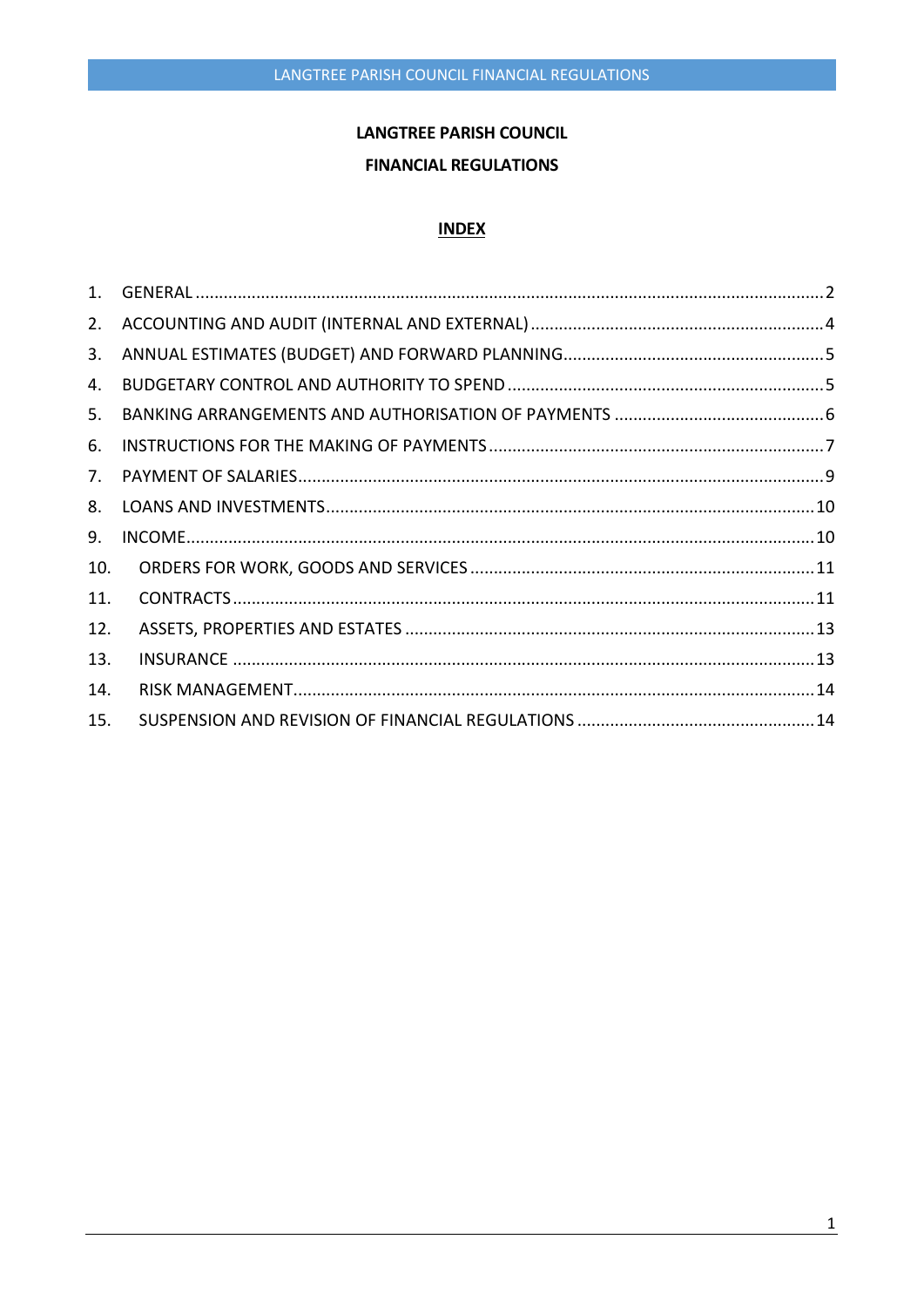# <span id="page-2-0"></span>1. GENERAL

- 1.1. These financial regulations govern the conduct of financial management by the council and may only be amended or varied by resolution of the council. Financial regulations are one of the council's three governing policy documents providing procedural guidance for members and officers. Financial regulations must be observed in conjunction with the council's standing orders and any individual financial regulations relating to contracts.
- 1.2. The council is responsible in law for ensuring that its financial management is adequate and effective and that the council has a sound system of internal control which facilitates the effective exercise of the council's functions, including arrangements for the management of risk.
- 1.3. The council's accounting control systems must include measures:
	- for the timely production of accounts;
	- that provide for the safe and efficient safeguarding of public money;
	- to prevent and detect inaccuracy and fraud; and
	- identifying the duties of officers.
- 1.4. These financial regulations demonstrate how the council meets these responsibilities and requirements.
- 1.5. Deliberate or wilful breach of these Regulations by an employee may give rise to disciplinary proceedings.
- 1.6. Members of Council are expected to follow the instructions within these Regulations and not to entice employees to breach them. Failure to follow instructions within these Regulations brings the office of councillor into disrepute.
- 1.7. The Responsible Financial Officer (RFO) holds a statutory office to be appointed by the council. The Clerk has been appointed as RFO for this council and these regulations will apply accordingly.
- 1.8. The Clerk;
	- acts under the policy direction of the council;
	- administers the council's financial affairs in accordance with all Acts, Regulations and proper practices;
	- determines on behalf of the council its accounting records and accounting control systems;
	- ensures the accounting control systems are observed;
	- maintains the accounting records of the council up to date in accordance with proper practices;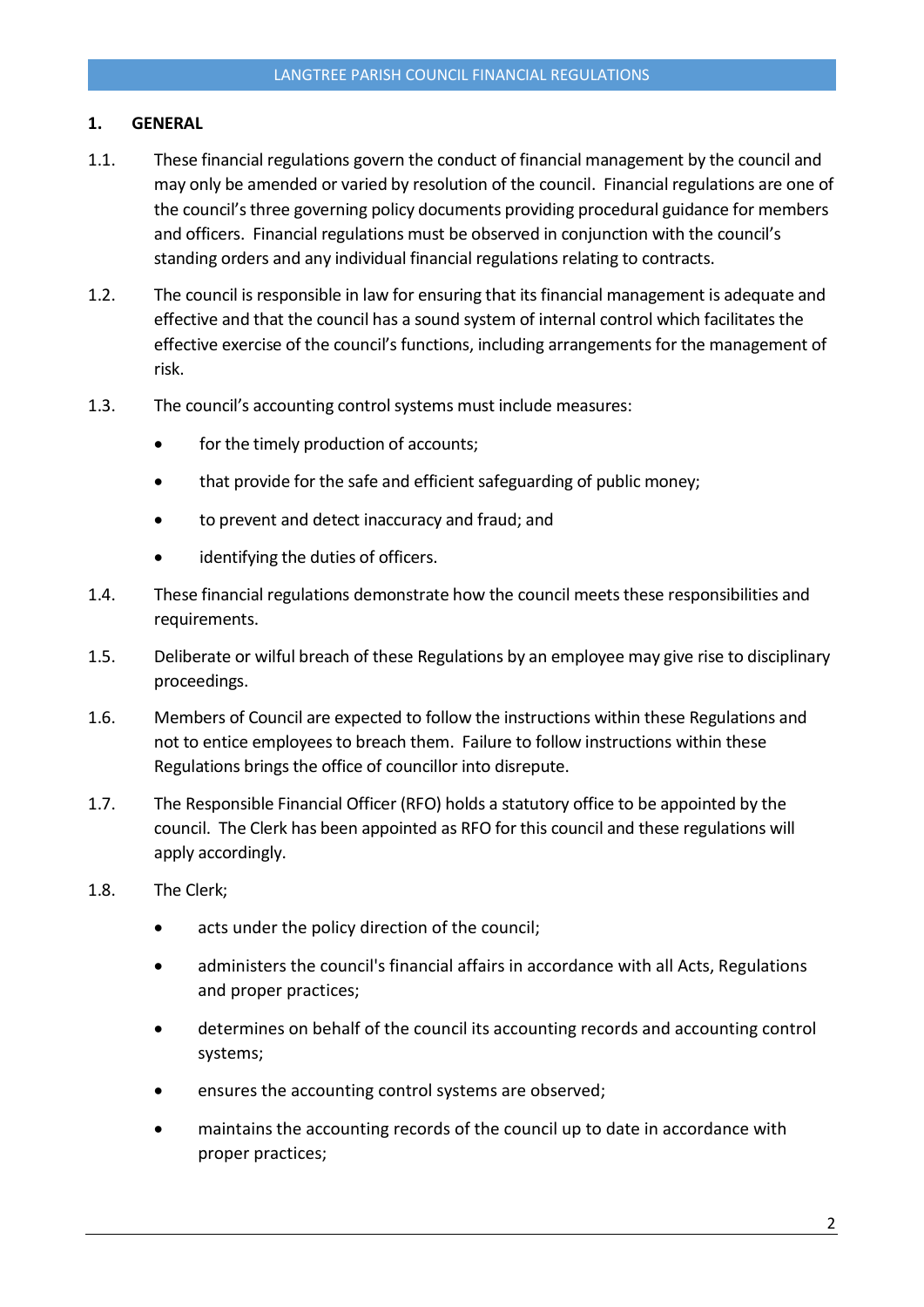- assists the council to secure economy, efficiency and effectiveness in the use of its resources; and
- produces financial management information as required by the council.
- 1.9. The accounting records determined by the Clerk shall be sufficient to show and explain the council's transactions and to enable the Clerk to ensure that any income and expenditure account and statement of balances, or record of receipts and payments and additional information, as the case may be, or management information prepared for the council from time to time comply with the Accounts and Audit Regulations.
- 1.10. The accounting records determined by the Clerk shall in particular contain:
	- entries from day to day of all sums of money received and expended by the council and the matters to which the income and expenditure or receipts and payments account relate;
	- a record of the assets and liabilities of the council; and
	- wherever relevant, a record of the council's income and expenditure in relation to claims made, or to be made, for any contribution, grant or subsidy.
- 1.11. The accounting control systems determined by the Clerk shall include:
	- procedures to ensure that the financial transactions of the council are recorded as soon as reasonably practicable and as accurately and reasonably as possible;
	- procedures to enable the prevention and detection of inaccuracies and fraud and the ability to reconstruct any lost records;
	- procedures to ensure that uncollectable amounts, including any bad debts are not submitted to the council for approval to be written off except with the approval of the Clerk and that the approvals are shown in the accounting records; and
	- measures to ensure that risk is properly managed.
- 1.12. The council is not empowered by these Regulations or otherwise to delegate certain specified decisions. In particular any decision regarding:
	- setting the final budget or the precept;
	- approving accounting statements;
	- approving an annual governance statement;
	- borrowing;
	- writing off bad debts;
	- declaring eligibility for the General Power of Competence; and
	- addressing recommendations in any report from the auditors,

shall be a matter for the full council only.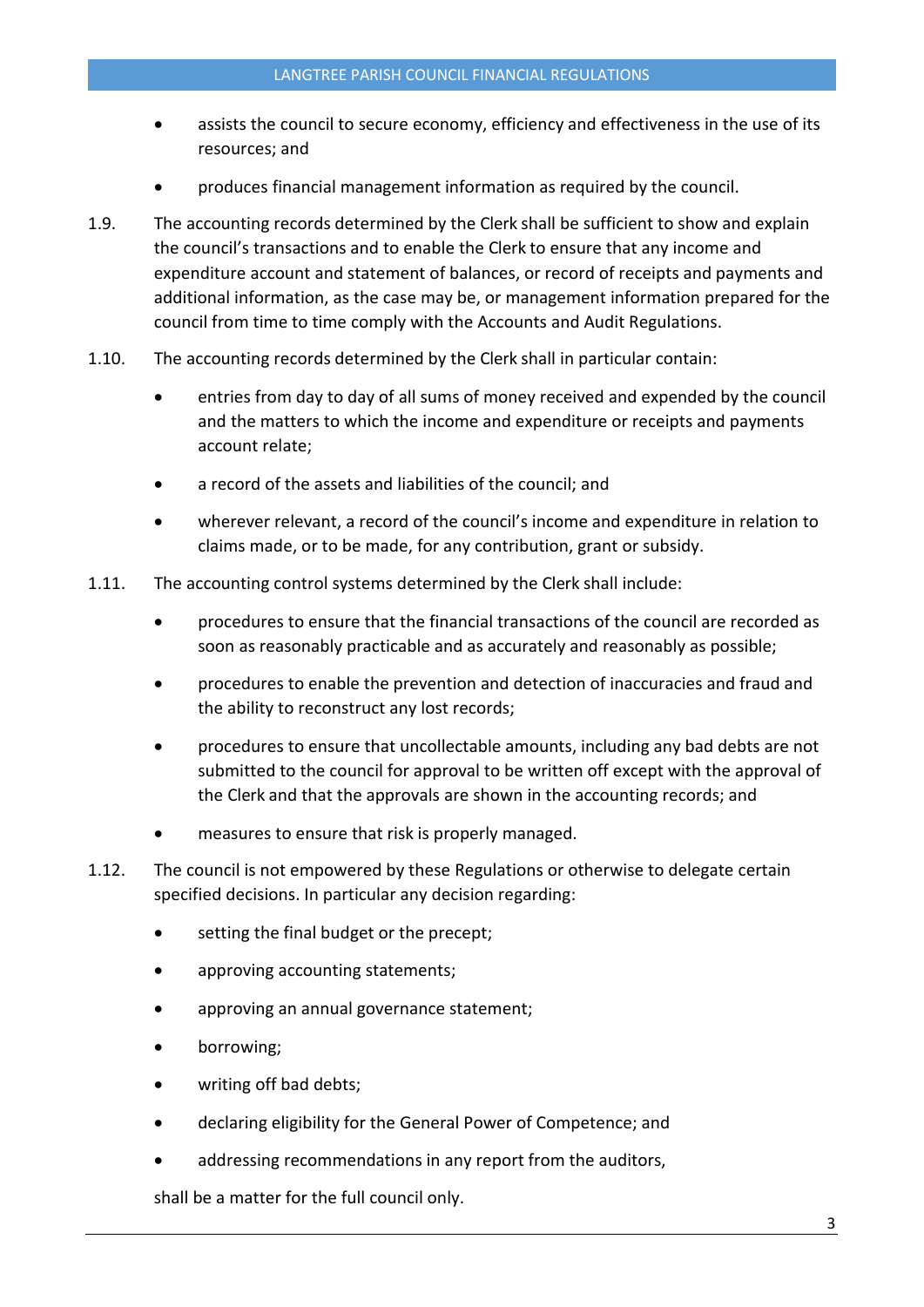- 1.13. In addition the council must:
	- determine and keep under regular review the bank mandate for all council bank accounts;
	- approve any grant or a single commitment in excess of £50; and
	- in respect of the annual salary for any employee have regard to recommendations about annual salaries of employees made by the relevant committee in accordance with its terms of reference.
- 1.14. In these financial regulations, references to the Accounts and Audit Regulations or 'the regulations' shall mean the regulations issued under the provisions of section 27 of the Audit Commission Act 1998, or any superseding legislation, and then in force unless otherwise specified.

In these financial regulations the term 'proper practice' or 'proper practices' shall refer to guidance issued in *Governance and Accountability for Local Councils - a Practitioners' Guide (England)* issued by the Joint Practitioners Advisory Group (JPAG), available from the websites of NALC and the Society for Local Council Clerks (SLCC).

# <span id="page-4-0"></span>2. ACCOUNTING AND AUDIT

- 2.1. All accounting procedures and financial records of the council shall be determined by the Clerk in accordance with the Accounts and Audit Regulations, appropriate guidance and proper practices.
- 2.2. The Clerk shall complete the annual statement of accounts, annual report, and any related documents of the council contained in the Annual Return (as specified in proper practices) as soon as practicable after the end of the financial year and having certified the accounts shall submit them and report thereon to the council within the timescales set by the Accounts and Audit Regulations.
- 2.3. The council shall ensure that there is an adequate and effective system of audit of its accounting records, and of its system of control in accordance with proper practices. Any officer or member of the council shall make available such documents and records as appear to the council to be necessary for the purpose of the audit and shall, as directed by the council, supply the Clerk, or auditor with such information and explanation as the council considers necessary for that purpose.
- 2.4. The auditor shall be appointed by and shall carry out the work in relation to controls required by the council in accordance with proper practices.
- 2.5. The auditor shall:
	- be competent and independent of the financial operations of the council;
	- report to council in writing with a minimum of one annual written report during each financial year;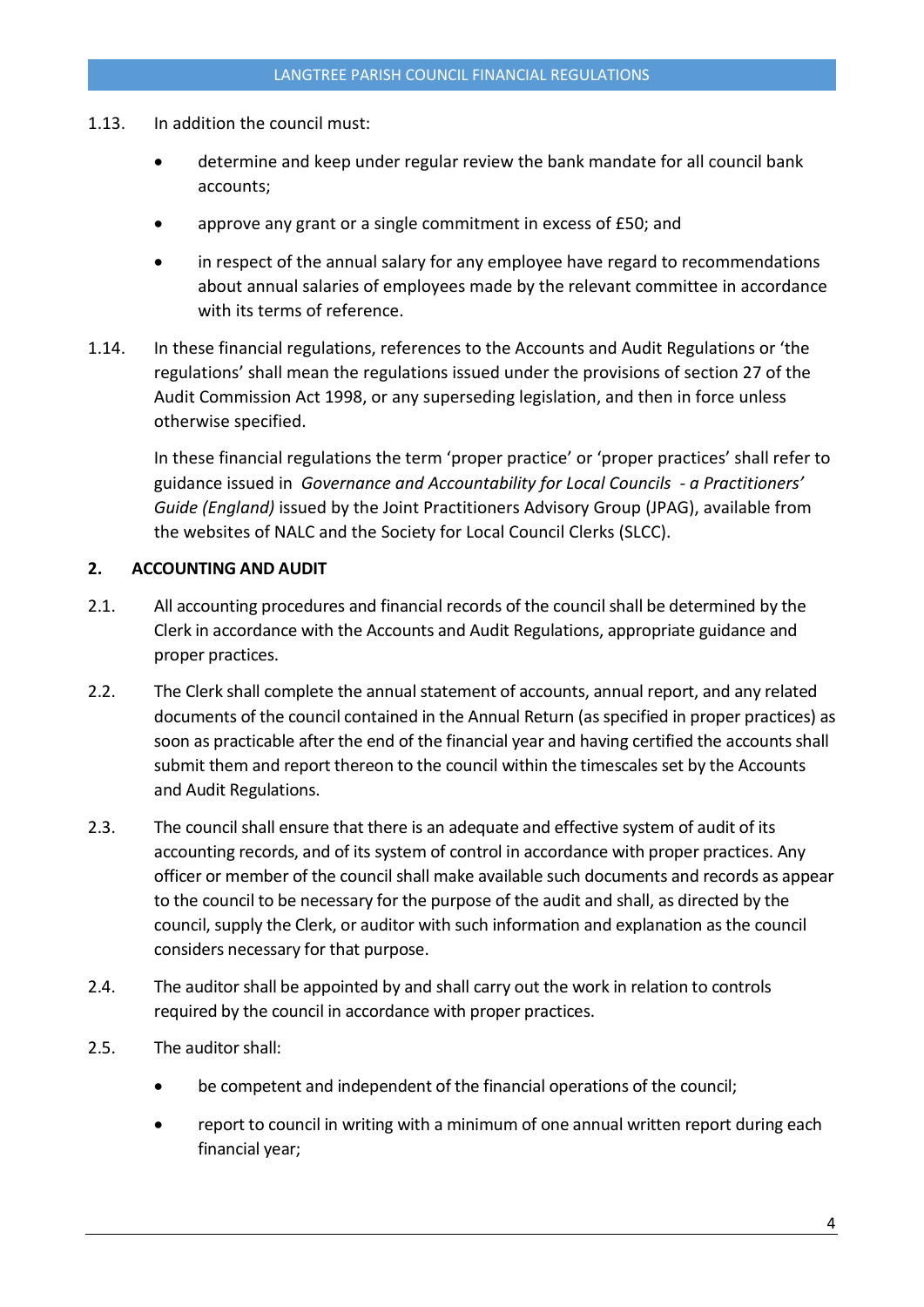- to demonstrate competence, objectivity and independence, be free from any actual or perceived conflicts of interest, including those arising from family relationships; and
- have no involvement in the financial decision making, management or control of the council.
- 2.6. Internal or external auditors may not under any circumstances:
	- perform any operational duties for the council;
	- initiate or approve accounting transactions; or
	- direct the activities of any council employee, except to the extent that such employees have been appropriately assigned to assist the internal auditor.
- 2.7. For the avoidance of doubt, in relation to audit the terms 'independent' and 'independence' shall have the same meaning as is described in proper practices.
- 2.8. The Clerk shall make arrangements for the exercise of electors' rights in relation to the accounts including the opportunity to inspect the accounts, books, and vouchers and display or publish any notices and statements of account required by Audit Commission Act 1998, or any superseding legislation, and the Accounts and Audit Regulations.
- 2.9. The Clerk shall, without undue delay, bring to the attention of all councillors any correspondence or report from internal or external auditors.

# <span id="page-5-0"></span>3. ANNUAL ESTIMATES (BUDGET) AND FORWARD PLANNING

- 3.1. The Clerk must each year, prepare detailed estimates of all receipts and payments including the use of reserves and all sources of funding for the following financial year in the form of a budget to be considered by the council.
- 3.2. The council shall consider annual budget proposals in relation to the council's forecast of revenue and capital receipts and payments including recommendations for the use of reserves and sources of funding and update the forecast accordingly.
- 3.3. The council shall fix the precept (council tax requirement), and relevant basic amount of council tax to be levied for the ensuing financial year in accordance with Torridge District Council notified timescales. The Clerk shall issue the precept to the billing authority.
- 3.4. The approved annual budget shall form the basis of financial control for the ensuing year.

# <span id="page-5-1"></span>4. BUDGETARY CONTROL AND AUTHORITY TO SPEND

- 4.1. Expenditure on revenue items may be authorised up to the amounts included for that class of expenditure in the approved budget. This authority is to be determined by:
	- the council for all items over £50;
	- the Clerk, in conjunction with Chairman of Council or Chairman of the appropriate committee, for any items below £50.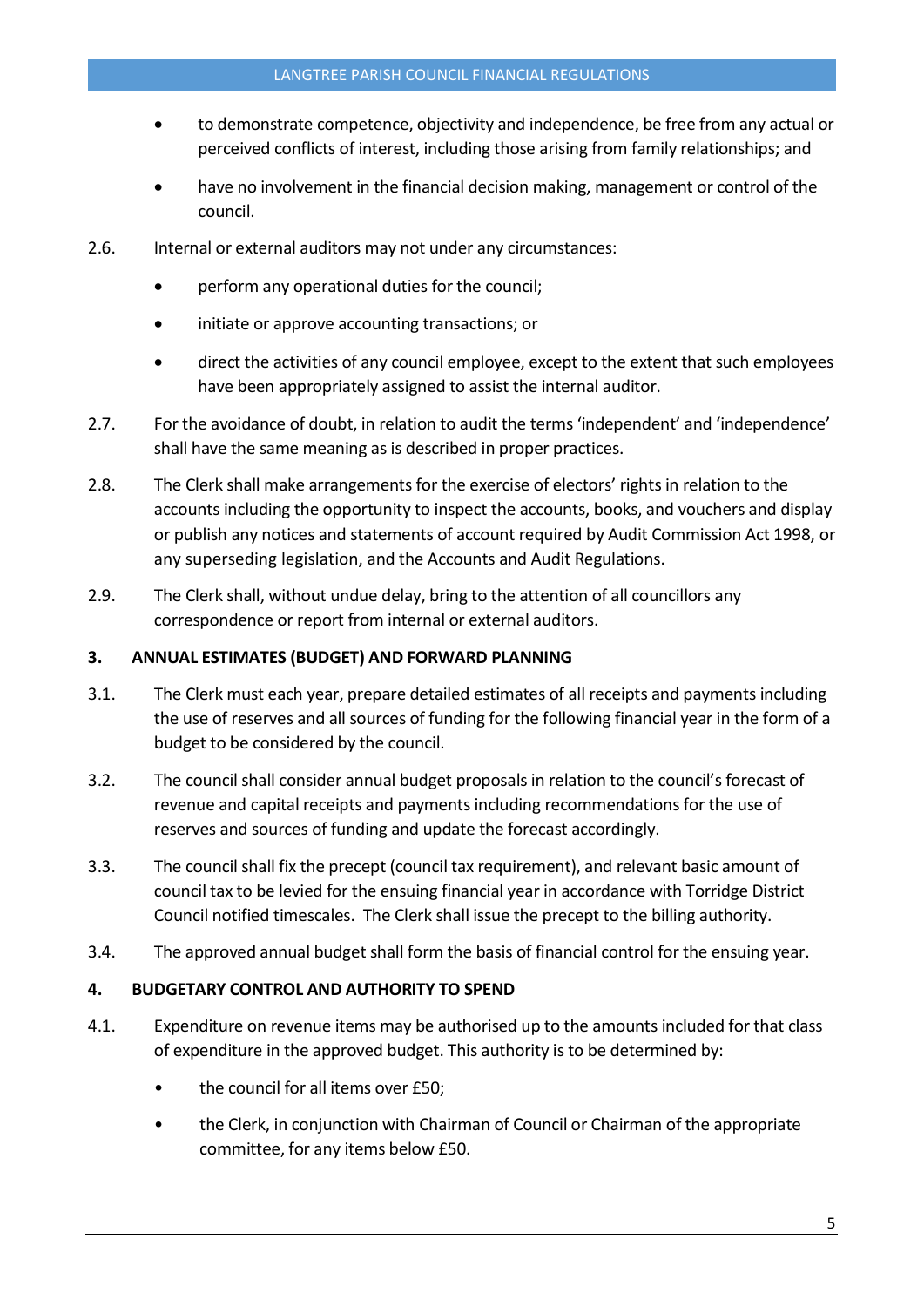Such authority is to be evidenced by a minute or by an authorisation slip duly signed by the Clerk, and where necessary also by the appropriate Chairman.

Contracts may not be disaggregated to avoid controls imposed by these regulations.

- 4.2. No expenditure may be authorised that will exceed the amount provided in the revenue budget for that class of expenditure other than by resolution of the council, or duly delegated committee.
- 4.3. Unspent provisions in the revenue or capital budgets for completed projectsshall not be carried forward to a subsequent year.
- 4.4. The salary budgets are to be reviewed at least annually in December for the following financial year and such review shall be evidenced by a hard copy schedule signed by the Clerk and the Chairman of Council or relevant committee. The Clerk will inform committees of any changes impacting on their budget requirement for the coming year in good time.
- 4.5. In cases of extreme risk to the delivery of council services, the Clerk may authorise revenue expenditure on behalf of the council which in the Clerk's judgement it is necessary to carry out. Such expenditure includes repair, replacement or other work, whether or not there is any budgetary provision for the expenditure, subject to a limit of £500. The Clerk shall report such action to the chairman as soon as possible and to the council as soon as practicable thereafter.
- 4.6. No expenditure shall be authorised in relation to any capital project and no contract entered into or tender accepted involving capital expenditure unless the council is satisfied that the necessary funds are available and the requisite borrowing approval has been obtained.
- 4.7. All capital works shall be administered in accordance with the council's standing orders and financial regulations relating to contracts.
- 4.8. Changes in earmarked reserves shall be approved by council as part of the budgetary control process.

# <span id="page-6-0"></span>5. BANKING ARRANGEMENTS AND AUTHORISATION OF PAYMENTS

- 5.1. The council's banking arrangements, including the bank mandate, shall be made by the Clerk and approved by the council; banking arrangements may not be delegated to a committee.
- 5.2. The Clerk shall prepare a schedule of payments requiring authorisation, forming part of the Agenda for the Meeting and, together with the relevant invoices, present the schedule to council. The council/ committee shall review the schedule for compliance and, having satisfied itself shall authorise payment by a resolution of the council. A detailed list of all payments shall be disclosed within or as an attachment to the minutes of the meeting at which payment was authorised. Personal payments (including salaries, wages, expenses and any payment made in relation to the termination of a contract of employment) may be summarised to remove public access to any personal information.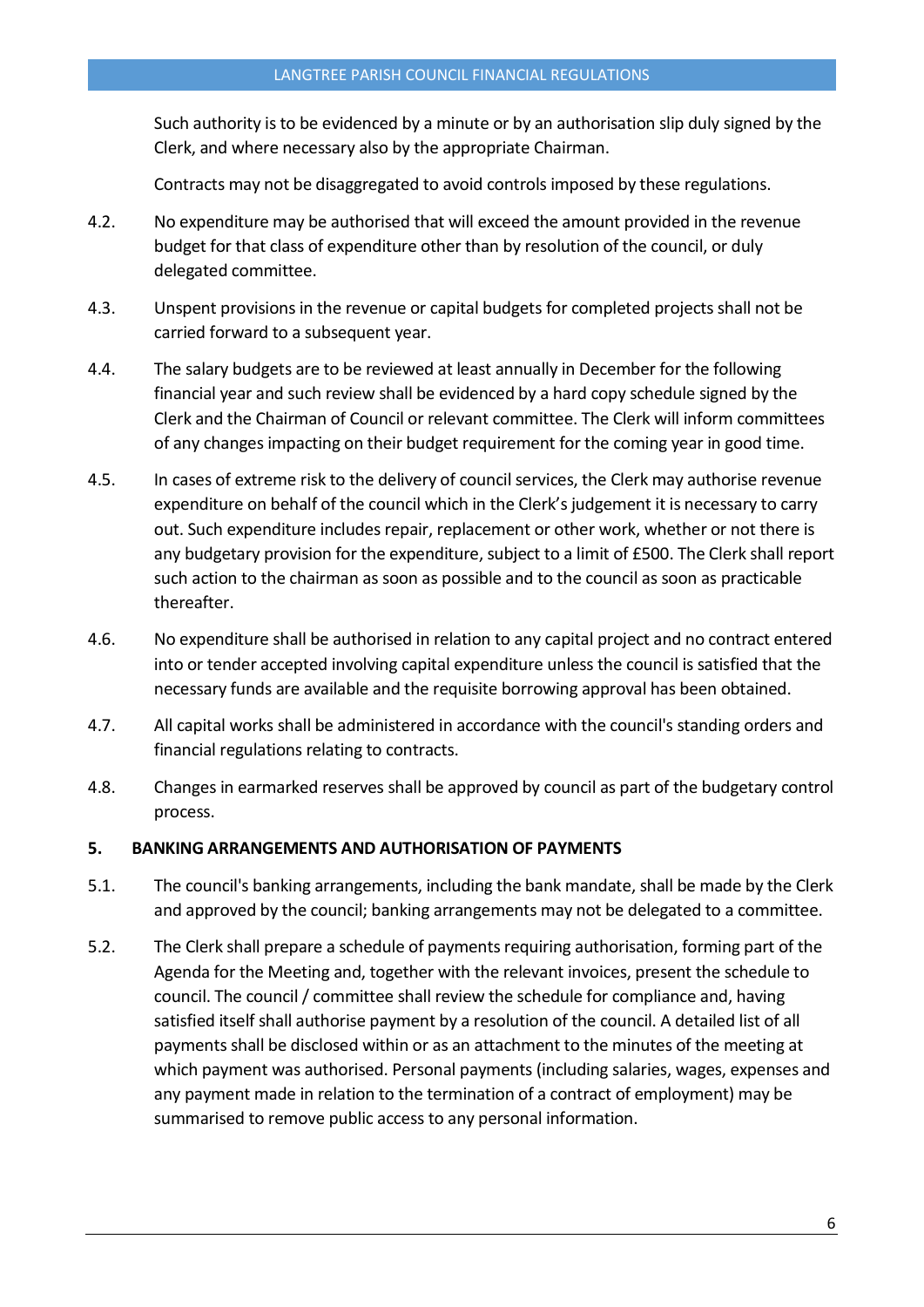#### LANGTREE PARISH COUNCIL FINANCIAL REGULATIONS

- 5.3. All invoices for payment shall be examined, verified and certified by the Clerk to confirm that the work, goods or services to which each invoice relates has been received, carried out, examined and represents expenditure previously approved by the council.
- 5.4. The Clerk shall examine invoices for arithmetical accuracy and analyse them to the appropriate expenditure heading. The Clerk shall take all steps to pay all invoices submitted, and which are in order, at the next available council meeting.
- 5.5. The Clerk shall have delegated authority to authorise the payment of items only in the following circumstances:
	- a) If a payment is necessary to avoid a charge to interest under the Late Payment of Commercial Debts (Interest) Act 1998, and the due date for payment is before the next scheduled Meeting of council, where the Clerk certify that there is no dispute or other reason to delay payment, provided that a list of such payments shall be submitted to the next appropriate meeting of council;
	- b) An expenditure item authorised under 5.6 below (continuing contracts and obligations) provided that a list of such payments shall be submitted to the next appropriate meeting of council; or
	- c) fund transfers within the councils banking arrangements, provided that a list of such payments shall be submitted to the next appropriate meeting of council.
- 5.6. For each financial year the Clerk shall draw up a list of due payments which arise on a regular basis as the result of a continuing contract, statutory duty, or obligation (such as but not exclusively) Salaries, PAYE and NI, Superannuation Fund and regular maintenance contracts and the like for which council may authorise payment for the year provided that the requirements of regulation 4.1 (Budgetary Controls) are adhered to, provided also that a list of such payments shall be submitted to the next appropriate meeting of council.
- 5.7. In respect of grants a duly authorised committee shall approve expenditure within any limits set by council and in accordance with any policy statement approved by council. Any Revenue or Capital Grant in excess of £50 shall before payment, be subject to ratification by resolution of the council.
- 5.8. Members are subject to the Code of Conduct that has been adopted by the council and shall comply with the Code and Standing Orders when a decision to authorise or instruct payment is made in respect of a matter in which they have a disclosable pecuniary or other interest, unless a dispensation has been granted.
- 5.9. The council will aim to rotate the duties of members in these Regulations so that onerous duties are shared out as evenly as possible over time.

# <span id="page-7-0"></span>6. INSTRUCTIONS FOR THE MAKING OF PAYMENTS

- 6.1. The council will make safe and efficient arrangements for the making of its payments.
- 6.2. Following authorisation under Financial Regulation 5 above, the council, or, if so delegated, the Clerk shall give instruction that a payment shall be made.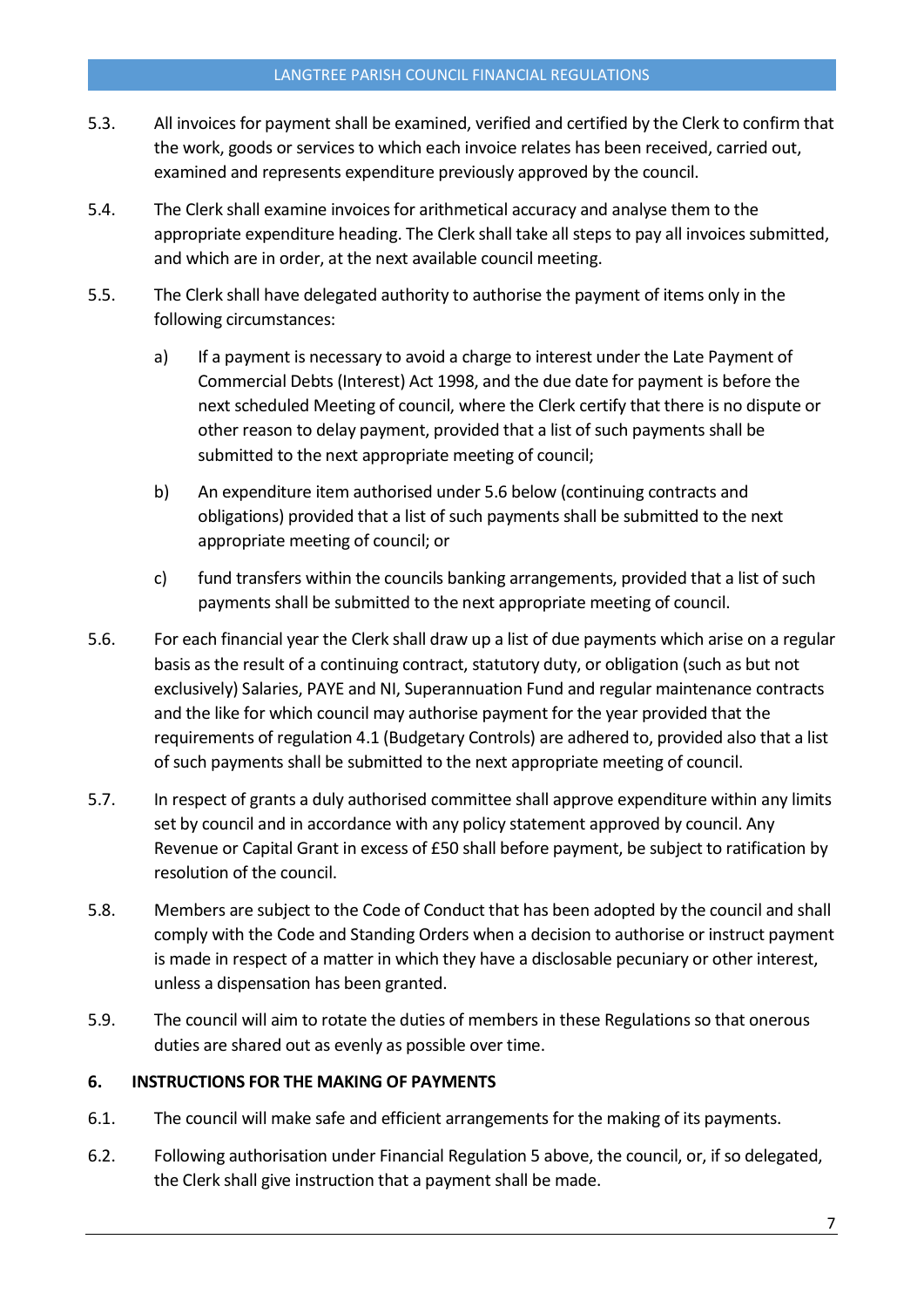- 6.3. All payments shall be effected by cheque or other instructions to the council's bankers, or otherwise, in accordance with a resolution of council.
- 6.4. Cheques or orders for payment shall not normally be presented for signature other than at a council or committee meeting (including immediately before or after such a meeting). Any signatures obtained away from such meetings shall be reported to the council at the next convenient meeting.
- 6.5. If thought appropriate by the council, payment for utility supplies (energy, telephone and water) and any National Non-Domestic Rates may be made by variable direct debit provided that the instructions are signed by two members and any payments are reported to council as made. The approval of the use of a variable direct debit shall be renewed by resolution of the council at least every two years.
- 6.6. If thought appropriate by the council, payment for certain items (principally salaries) may be made by banker's standing order provided that the instructions are signed, or otherwise evidenced by two members are retained and any payments are reported to council as made. The approval of the use of a banker's standing order shall be renewed by resolution of the council at least every two years.
- 6.7. If thought appropriate by the council, payment for certain items may be made by BACS or CHAPS methods provided that the instructions for each payment any payments are reported to council as made.
- 6.8. If thought appropriate by the council payment for certain items may be made by internet banking transfer provided evidence is retained showing which members approved the payment.
- 6.9. Where a computer requires use of a personal identification number (PIN) or other password(s), for access to the council's records on that computer, a note shall be made of the PIN and Passwords and shall be handed to and retained by the Chairman of Council in a sealed dated envelope. This envelope may not be opened other than in the presence of two other councillors. After the envelope has been opened, in any circumstances, the PIN and / or passwords shall be changed as soon as practicable. The fact that the sealed envelope has been opened, in whatever circumstances, shall be reported to all members immediately and formally to the next available meeting of the council. This will not be required for a member's personal computer used only for remote authorisation of bank payments.
- 6.10. No employee or councillor shall disclose any PIN or password, relevant to the working of the council or its bank accounts, to any person not authorised in writing by the council or a duly delegated committee.
- 6.11. Regular back-up copies of the records on any computer shall be made and shall be stored securely away from the computer in question, and preferably off site.
- 6.12. The council, and any members using computers for the council's financial business, shall ensure that anti-virus, anti-spyware and firewall software with automatic updates, together with a high level of security, is used.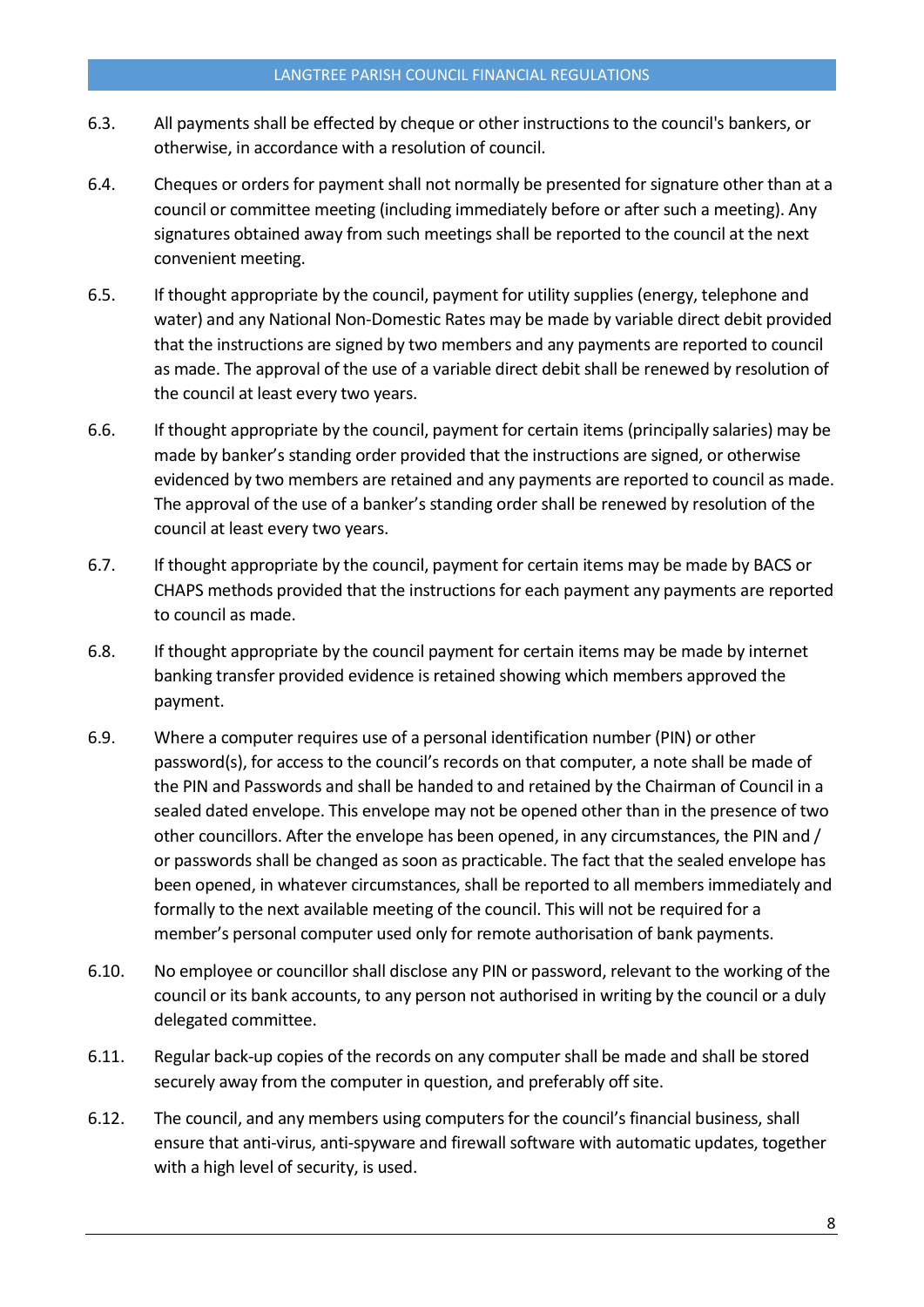#### LANGTREE PARISH COUNCIL FINANCIAL REGULATIONS

- 6.13. Where internet banking arrangements are made with any bank, the Clerk shall be appointed as the Service Administrator. The bank mandate approved by the council shall identify a number of councillors who will be authorised to approve transactions on those accounts. The bank mandate will state clearly the amounts of payments that can be instructed by the use of the Service Administrator alone, or by the Service Administrator with a stated number of approvals.
- 6.14. Access to any internet banking accounts will be directly to the access page (which may be saved under "favourites"), and not through a search engine or e-mail link. Remembered or saved passwords facilities must not be used on any computer used for council banking work. Breach of this Regulation will be treated as a very serious matter under these regulations.
- 6.15. Changes to account details for suppliers, which are used for internet banking may only be changed on written hard copy notification by the supplier and supported by hard copy authority for change signed by the Clerk and a member. A programme of regular checks of standing data with suppliers will be followed.
- 6.16. Any Debit Card issued for use will be specifically restricted to the Clerk and will also be restricted to a single transaction maximum value of £50 unless authorised by council or finance committee in writing before any order is placed.
- 6.17. Any corporate credit card or trade card account opened by the council will be specifically restricted to use by the Clerk and shall be subject to automatic payment in full at each month-end. Personal credit or debit cards of members or staff shall not be used under any circumstances.
- 6.18. The council will not maintain any form of cash float. All cash received must be banked intact. Any payments made in cash by the Clerk (for example for postage or minor stationery items) shall be refunded on a regular basis, at least quarterly.

# <span id="page-9-0"></span>7. PAYMENT OF SALARIES

- 7.1. As an employer, the council shall make arrangements to meet fully the statutory requirements placed on all employers by PAYE and National Insurance legislation. The payment of all salaries shall be made in accordance with payroll records and the rules of PAYE and National Insurance currently operating, and salary rates shall be as agreed by council, or duly delegated committee. Payment of salaries and deductions will be subcontracted to Torridge District Council to manage on the Councils behalf.
- 7.2. No changes shall be made to any employee's pay, emoluments, or terms and conditions of employment without the prior consent of the council.
- 7.3. The total of such payments shall be reported with all other payments as made as may be required under these Financial Regulations, to ensure that only payments due for the period have actually been paid.
- 7.4. Any termination payments shall be supported by a clear business case and reported to the council. Termination payments shall only be authorised by council.
- 7.5. Before employing interim staff the council must consider a full business case.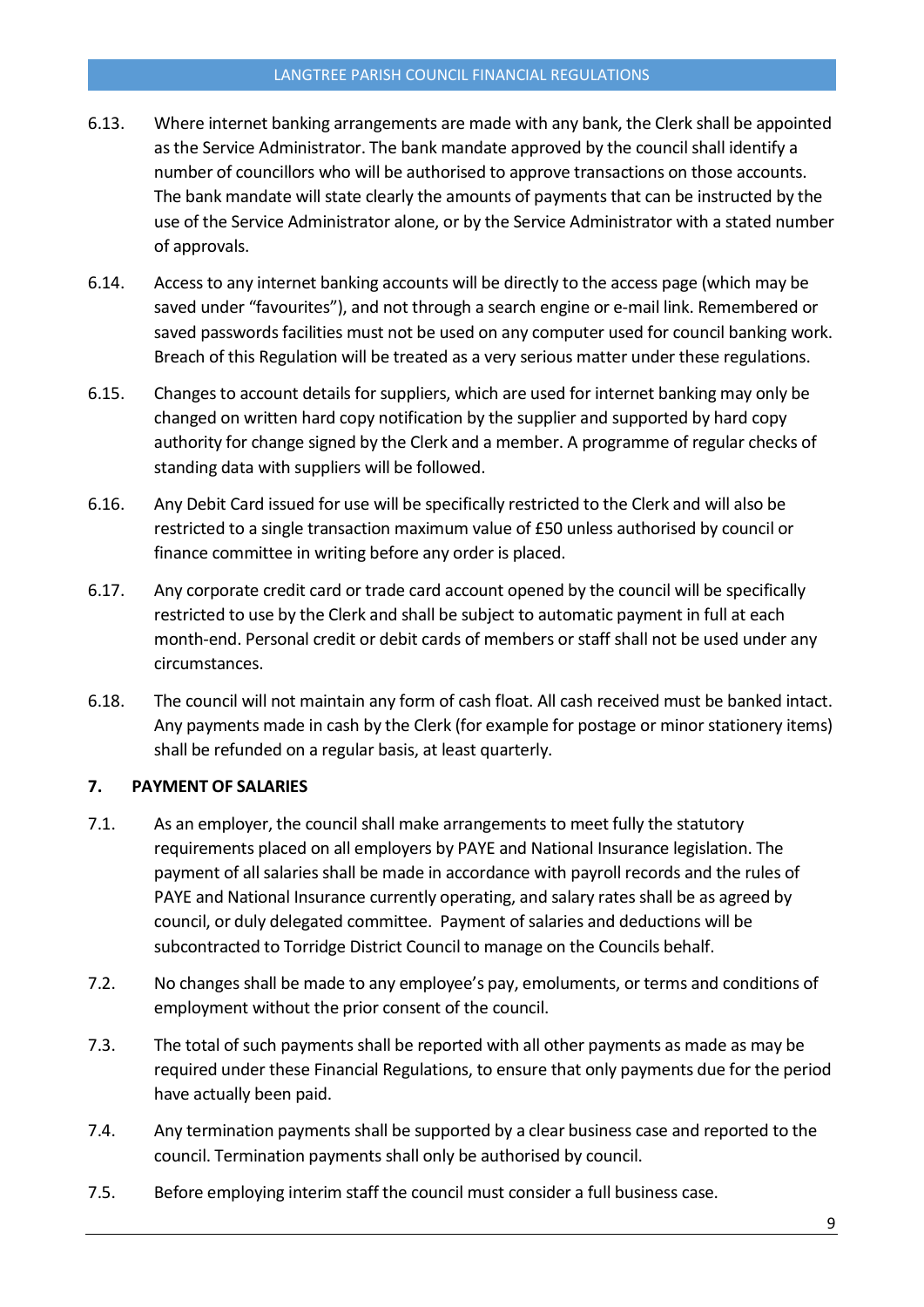#### <span id="page-10-0"></span>8. LOANS AND INVESTMENTS

- 8.1. All borrowings shall be effected in the name of the council, after obtaining any necessary borrowing approval. Any application for borrowing approval shall be approved by Council as to terms and purpose. The application for borrowing approval, and subsequent arrangements for the loan shall only be approved by full council.
- 8.2. Any financial arrangement which does not require formal borrowing approval from the Secretary of State (such as Hire Purchase or Leasing of tangible assets) shall be subject to approval by the full council. In each case a report in writing shall be provided to council in respect of value for money for the proposed transaction.
- 8.3. The council will arrange with the council's banks and investment providers for the sending of a copy of each statement of account to the Chairman of the council at the same time as one is issued to the Clerk.
- 8.4. All loans and investments shall be negotiated in the name of the council and shall be for a set period in accordance with council policy.
- 8.5. The council shall consider the need for an Investment Strategy and Policy which, if drawn up, shall be in accordance with relevant regulations, proper practices and guidance. Any Strategy and Policy shall be reviewed by the council at least annually.
- 8.6. All investments of money under the control of the council shall be in the name of the council.
- 8.7. All investment certificates and other documents relating thereto shall be retained in the custody of the Clerk.
- 8.8. Payments in respect of short term or long term investments, including transfers between bank accounts held in the same bank, or branch, shall be made in accordance with Regulation 5 (Authorisation of payments) and Regulation 6 (Instructions for payments).

#### <span id="page-10-1"></span>9. INCOME

- 9.1. The collection of all sums due to the council shall be the responsibility of and under the supervision of the Clerk.
- 9.2. Particulars of all charges to be made for work done, services rendered or goods supplied shall be agreed annually by the council, notified to the Clerk and the Clerk shall be responsible for the collection of all accounts due to the council.
- 9.3. The council will review all fees and charges at least annually, following a report of the Clerk.
- 9.4. Any sums found to be irrecoverable and any bad debts shall be reported to the council and shall be written off in the year.
- 9.5. All sums received on behalf of the council shall be banked intact as directed by the Clerk. In all cases, all receipts shall be deposited with the council's bankers with such frequency as the Clerk considers necessary.
- 9.6. The origin of each receipt shall be entered on the paying-in slip.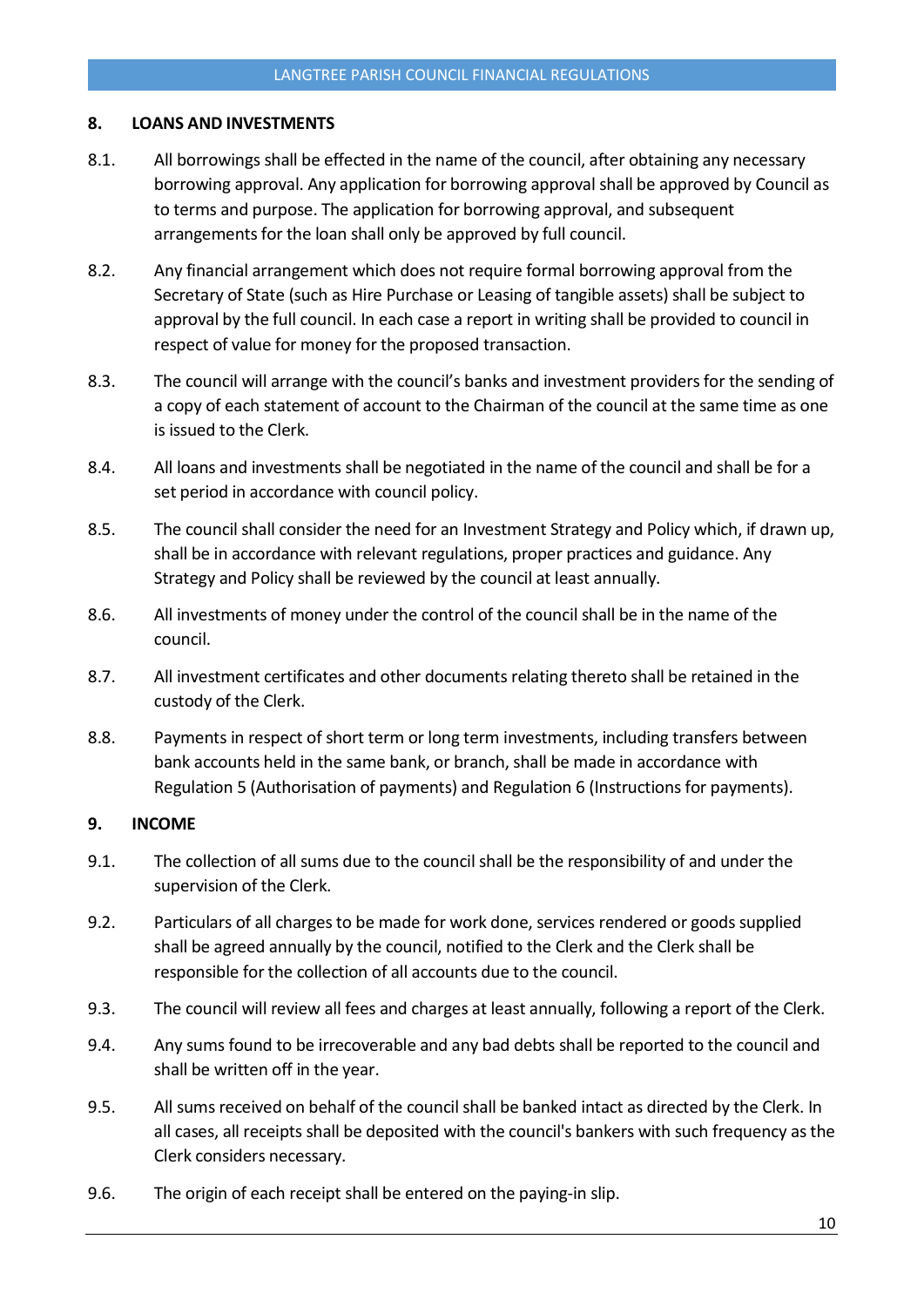- 9.7. Personal cheques shall not be cashed out of money held on behalf of the council.
- 9.8. The Clerk shall promptly complete any VAT Return that is required. Any repayment claim due in accordance with VAT Act 1994 section 33 shall be made at least annually.
- 9.9. Where any significant sums of cash are regularly received by the council, the Clerk shall take such steps as are agreed by the council to ensure that more than one person is present when the cash is counted in the first instance, that there is a reconciliation to some form of control such as ticket issues, and that appropriate care is taken in the security and safety of individuals banking such cash.

#### <span id="page-11-0"></span>10. ORDERS FOR WORK, GOODS AND SERVICES

- 10.1. An official order or letter shall be issued for all work, goods and services unless a formal contract is to be prepared or an official order would be inappropriate. Copies of orders shall be retained.
- 10.2. All members and officers are responsible for obtaining value for money at all times. An officer issuing an official order shall ensure as far as reasonable and practicable that the best available terms are obtained in respect of each transaction, usually by obtaining three or more quotations or estimates from appropriate suppliers, subject to any *de minimis* provisions in Regulation 11.1 below.
- 10.3. A member may not issue an official order or make any contract on behalf of the council.
- 10.4. The Clerk shall verify the lawful nature of any proposed purchase before the issue of any order, and in the case of new or infrequent purchases or payments, the Clerk shall ensure that the statutory authority shall be reported to the meeting at which the order is approved so that the minutes can record the power being used.

#### <span id="page-11-1"></span>11. CONTRACTS

- 11.1. Procedures as to contracts are laid down as follows:
	- a. Every contract shall comply with these financial regulations, and no exceptions shall be made otherwise than in an emergency provided that this regulation need not apply to contracts which relate to items (i) to (vi) below:
		- i. for the supply of gas, electricity, water, sewerage and telephone services;
		- ii. for specialist services such as are provided by solicitors, accountants, surveyors and planning consultants;
		- iii. for work to be executed or goods or materials to be supplied which consist of repairs to or parts for existing machinery or equipment or plant;
		- iv. for work to be executed or goods or materials to be supplied which constitute an extension of an existing contract by the council;
		- v. for additional audit work of the auditor up to an estimated value of £500 (in excess of this sum the Clerk shall act after consultation with the Chairman and Vice Chairman of council); and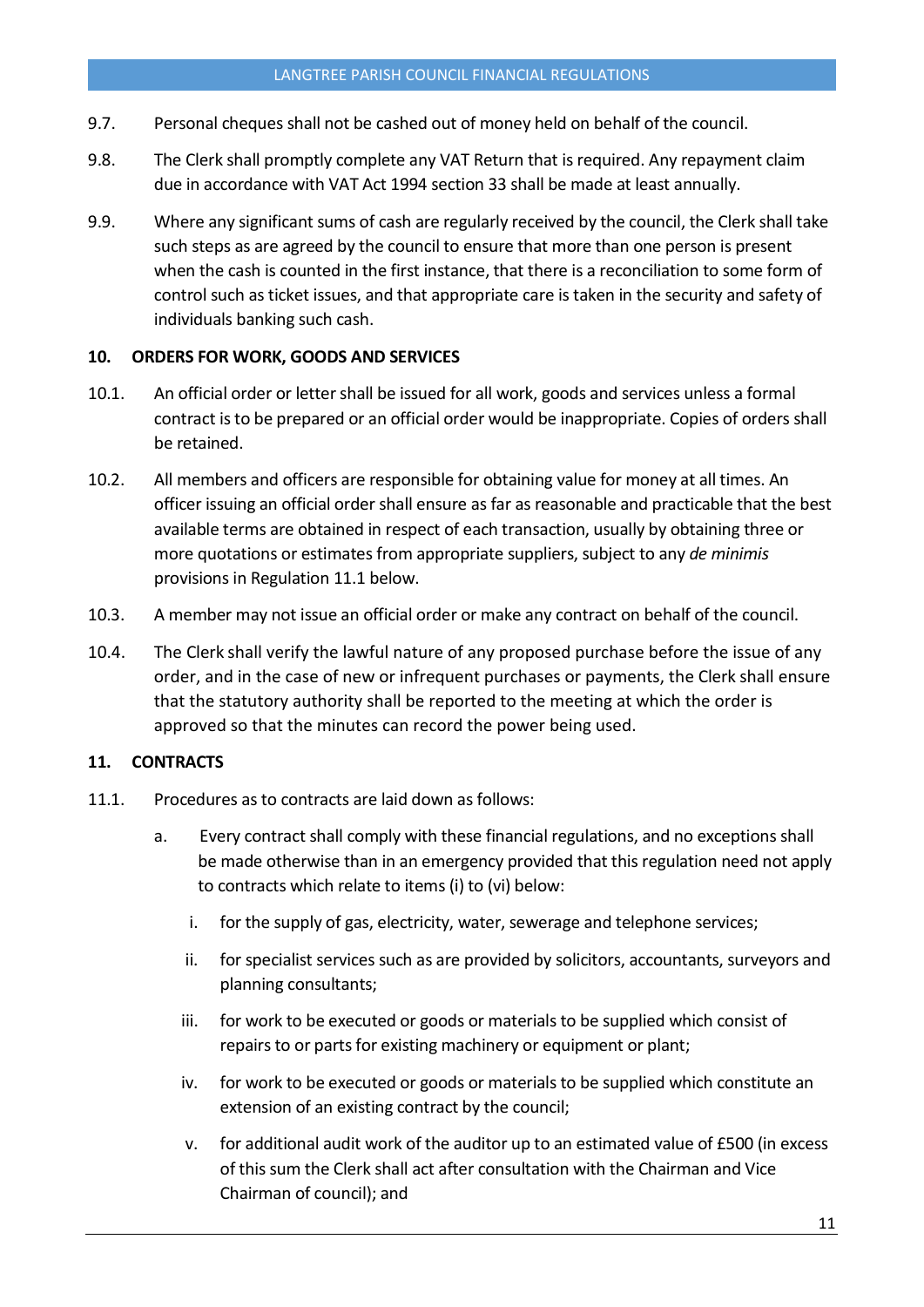- vi. for goods or materials proposed to be purchased which are proprietary articles and / or are only sold at a fixed price.
- b. Where the council intends to procure or award a public supply contract, public service contract or public works contract as defined by The Public Contracts Regulations 2015 ("the Regulations") which is valued at £25,000 or more, the council shall comply with the relevant requirements of the Regulations<sup>1</sup>.
- c. The full requirements of The Regulations, as applicable, shall be followed in respect of the tendering and award of a public supply contract, public service contract or public works contractwhich exceed thresholds in The Regulations set by the Public Contracts Directive 2014/24/EU (which may change from time to time)<sup>2</sup>.
- d. When applications are made to waive financial regulations relating to contracts to enable a price to be negotiated without competition the reason shall be embodied in a recommendation to the council.
- e. Such invitation to tender shall state the general nature of the intended contract and the Clerk shall obtain the necessary technical assistance to prepare a specification in appropriate cases. The invitation shall in addition state that tenders must be addressed to the Clerk in the ordinary course of post. Each tendering firm shall be supplied with a specifically marked envelope in which the tender is to be sealed and remain sealed until the prescribed date for opening tenders for that contract.
- f. All sealed tenders shall be opened at the same time on the prescribed date by the Clerk in the presence of at least one member of council.
- g. Any invitation to tender issued under this regulation shall be subject to Standing Orders 11, and shall refer to the terms of the Bribery Act 2010.
- h. When it is to enter into a contract of less than £25,000 in value for the supply of goods or materials or for the execution of works or specialist services other than such goods, materials, works or specialist services as are excepted as set out in paragraph (a) the Clerk shall obtain 3 quotations (priced descriptions of the proposed supply); where the value is below £3,000 and above £300 the Clerk shall strive to obtain 3 estimates
	- i. The council shall not be obliged to accept the lowest or any tender, quote or estimate.
	- j. Should it occur that the council, or duly delegated committee, does not accept any tender, quote or estimate, the work is not allocated and the council requires further pricing, provided that the specification does not change, no person shall be permitted to submit a later tender, estimate or quote who was present when the original decision making process was being undertaken.

 $1$  The Regulations require councils to use the Contracts Finder website to advertise contract opportunities, set out the procedures to be followed in awarding new contracts and to publicise the award of new contracts <sup>2</sup> Thresholds currently applicable are:

a. For public supply and public service contracts 209,000 Euros (£164,176)

b. For public works contracts 5,225,000 Euros (£4,104,394)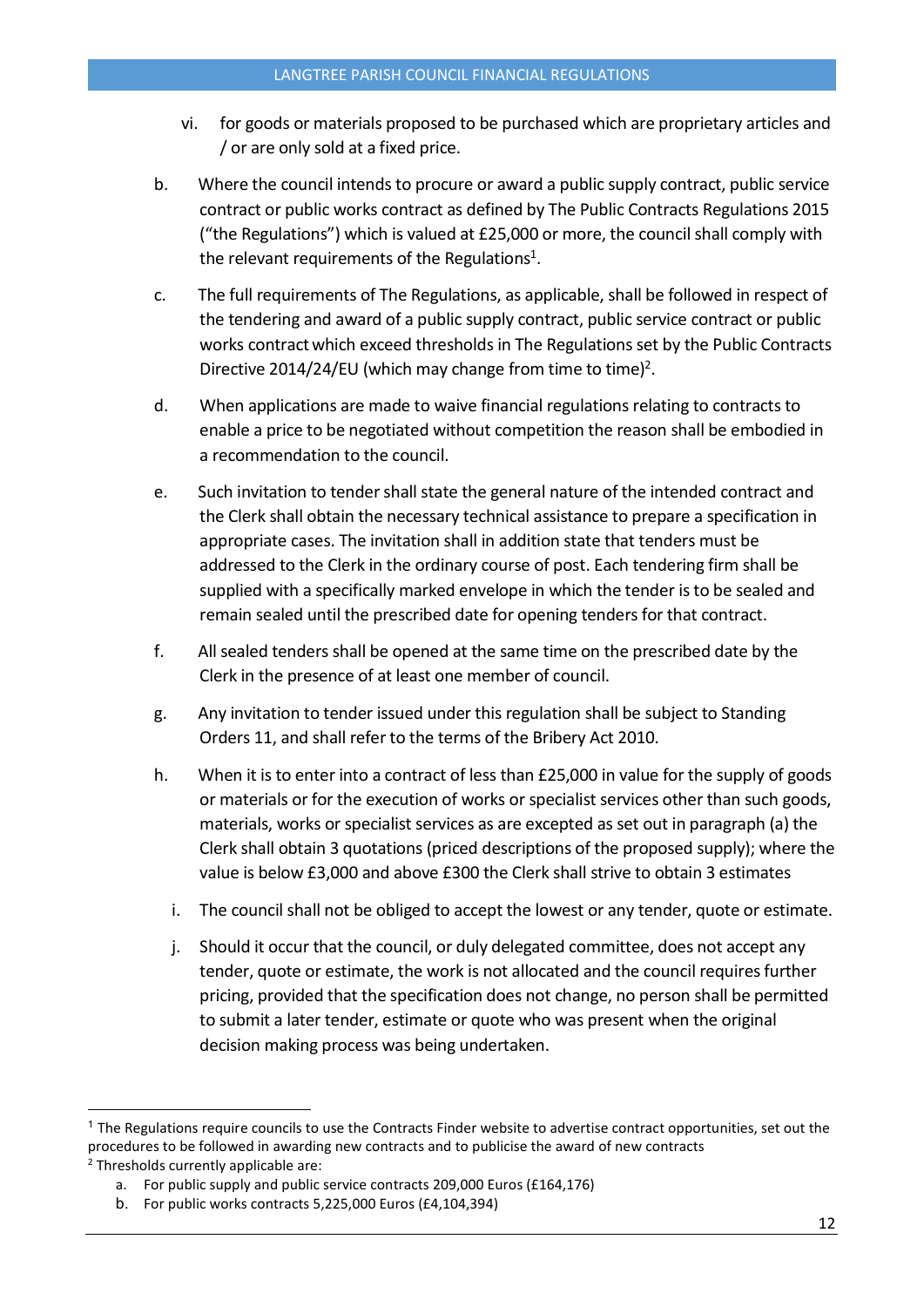## <span id="page-13-0"></span>12. ASSETS, PROPERTIES AND ESTATES

- 12.1. The Clerk shall make appropriate arrangements for the custody of all title deeds and Land Registry Certificates of properties held by the council. The Clerk shall ensure a record is maintained of all properties held by the council, recording the location, extent, plan, reference, purchase details, nature of the interest, tenancies granted, rents payable and purpose for which held in accordance with Accounts and Audit Regulations.
- 12.2. No tangible moveable property shall be purchased or otherwise acquired, sold, leased or otherwise disposed of, without the authority of the council, together with any other consents required by law, save where the estimated value of any one item of tangible movable property does not exceed £250.
- 12.3. No real property (interests in land) shall be sold, leased or otherwise disposed of without the authority of the council, together with any other consents required by law. In each case a report in writing shall be provided to council in respect of valuation and surveyed condition of the property (including matters such as planning permissions and covenants) together with a proper business case (including an adequate level of consultation with the electorate).
- 12.4. No real property (interests in land) shall be purchased or acquired without the authority of the full council. In each case a report in writing shall be provided to council in respect of valuation and surveyed condition of the property (including matters such as planning permissions and covenants) together with a proper business case (including an adequate level of consultation with the electorate).
- 12.5. Subject only to the limit set in Regulation 12.2 above, no tangible moveable property shall be purchased or acquired without the authority of the full council. In each case a report in writing shall be provided to council with a full business case.
- 12.6. The Clerk shall ensure that an appropriate and accurate Register of Assets and Investments is kept up to date. The continued existence of tangible assets shown in the Register shall be verified at least annually, possibly in conjunction with a health and safety inspection of assets.

#### <span id="page-13-1"></span>13. INSURANCE

- 13.1. Following the annual risk assessment the Clerk shall effect all insurances and negotiate all claims on the council's insurers.
- 13.2. The Clerk shall keep a record of all insurances effected by the council and the property and risks covered thereby and annually review it.
- 13.3. The Clerk shall be notified of any loss liability or damage or of any event likely to lead to a claim, and shall report these to council at the next available meeting.
- 13.4. All appropriate members and employees of the council shall be included in a suitable form of security or fidelity guarantee insurance which shall cover the maximum risk exposure as determined annually by the council, or duly delegated committee.